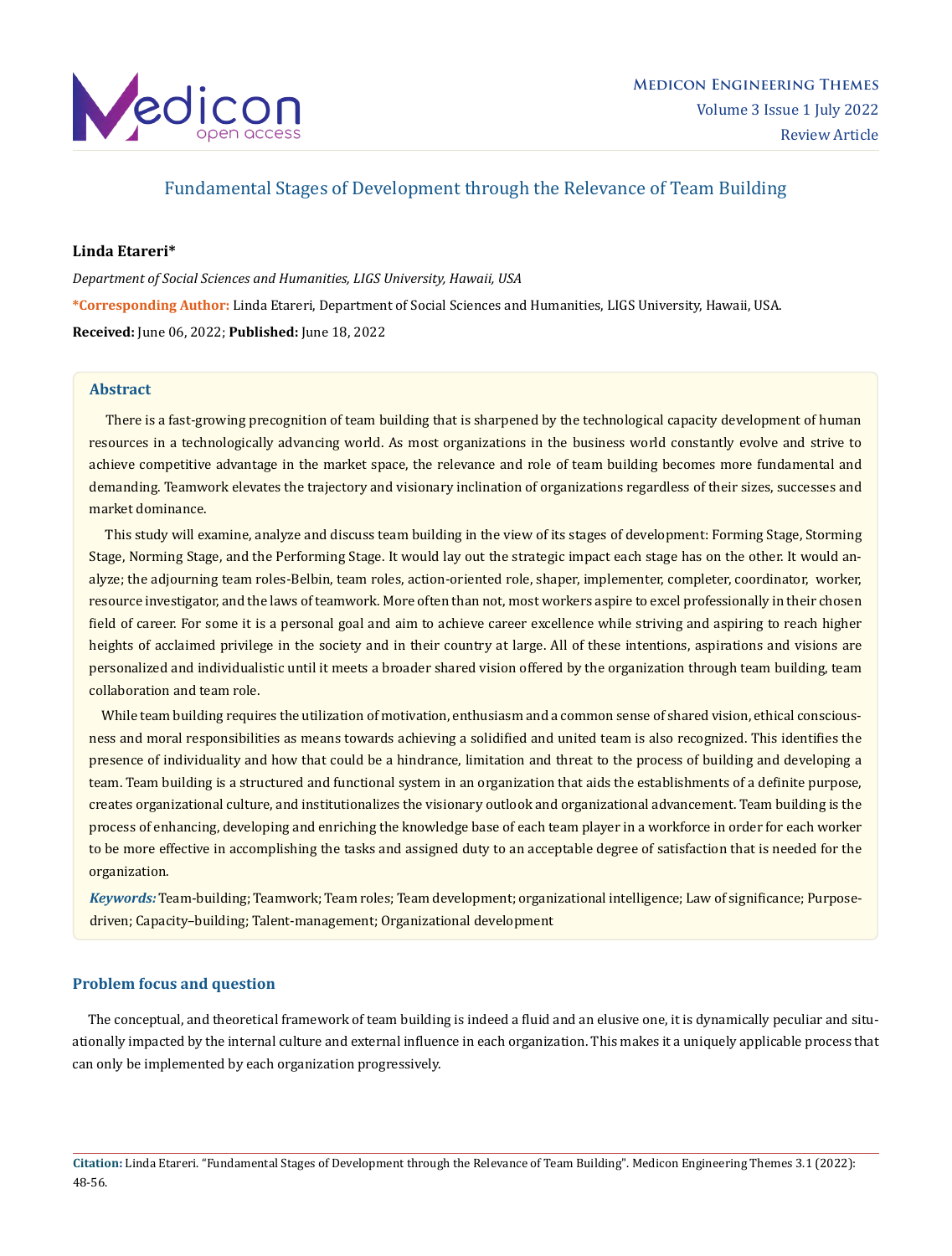This article would analyze the problematic challenges of the 5 stages that influences the team building process. How easy is the process of team building?

### **Study Hypothesis**

 Psychologically, as the implementation of team building varies from one organization to the other, it becomes evidentially clear to assert that a deductive approach would help to better understand more specifically the reasoning pattern and cultural strong holds in the organization. On the basis of this concrete analysis, this paper will put forward the hypothesis of the utilization of organizational knowledge as a supposed strength for team building through some organizational predictions.

# **Aim of study**

 The main purpose of this study is to recognize, identify, and acknowledge the relevance and organizational intelligence of team building. The challenging, fluid, elusive but advantageous process of team building. This study is envisioned to serve study guide and reference note to the reviews of team building through the structures and observed foundations in most organizations.

### **Study Methodology**

 The applied methodology of this study will examine how the theoretical analysis of the 5 stages of team building, implementation and success factors can help lay the foundation for organizational advancements through management systems that are ethically apt enough to create organizational successes.

#### **Literature Review**

 Understanding Maxwell's assertion on the relevance and strength of team building; reaffirms and assures most companies of the business opportunities, business collaborations, and business developments that can be attracted if the principles of team building are embraced with enthusiasm, direction of purpose and urgency in most cases. Maxwell emphasizes the benefits and advantages of collective efforts, shared roles and collaborations through team building. "There is no (I am/I will) in team". The potential capacity of a team cannot be overemphasized. The successful growth, strives, struggles and competitive advantage of any organization regardless of the sector is fundamentally owed to teambuilding, now whether that is acknowledged or not, it is an undeniable structural foundation that pulls an organization together. Although when teambuilding is recognized, identified and acknowledged to be the most important and most outstanding aim and means to the visionary goals of an organization it tends to achieve more, advance more and expand more. Teambuilding has never been observed or promised to be an easy process to the development of any organization but it is not too challenging or difficult to achieve.

 It takes the recognition of its relevance and the significance of teambuilding to begin the enduring process of forming the strength it requires to solidify the culture and demands for organizational advancement. Although this can be a long process to achieve but most organizations strive to achieve it and the result is always gratifying Maxwell, J. C. (2013). Dr. Belbin has for many years now, studied and researched the teambuilding culture and the various processes of developing, enhancing and empowering team spirit by most organizations. He affirmed that the struggles and success of team building lays majorly on the dynamic strengths of team-role. He claims that the role of duty in the high-performance of a team player can be a threat to the entire team if an interruptive change occurs. After studying and researching most organizations the conclusion was profoundly proven that, the sharing of knowledge through roles and duties, collective collaboration, and collective execution of duty stands most accurately creates a greater chance that sustains and solidifies the growth of teambuilding Belbin, R. Meredith (2003).

 The conceptual analysis of the complex interactions, engagements, level of involvements, work ethics and commitment to duty has for more than 2 decades now been the interests, focus and passion for Dr. Belbin, He has had a profound study on the dynamics and ever-changing complexity of interpersonal work styles and patterns. His concluding assertions are that it is not the qualifications, and experience of an individual in a company that solidifies a team, but perhaps more so; it is the complementary mixture of its interper-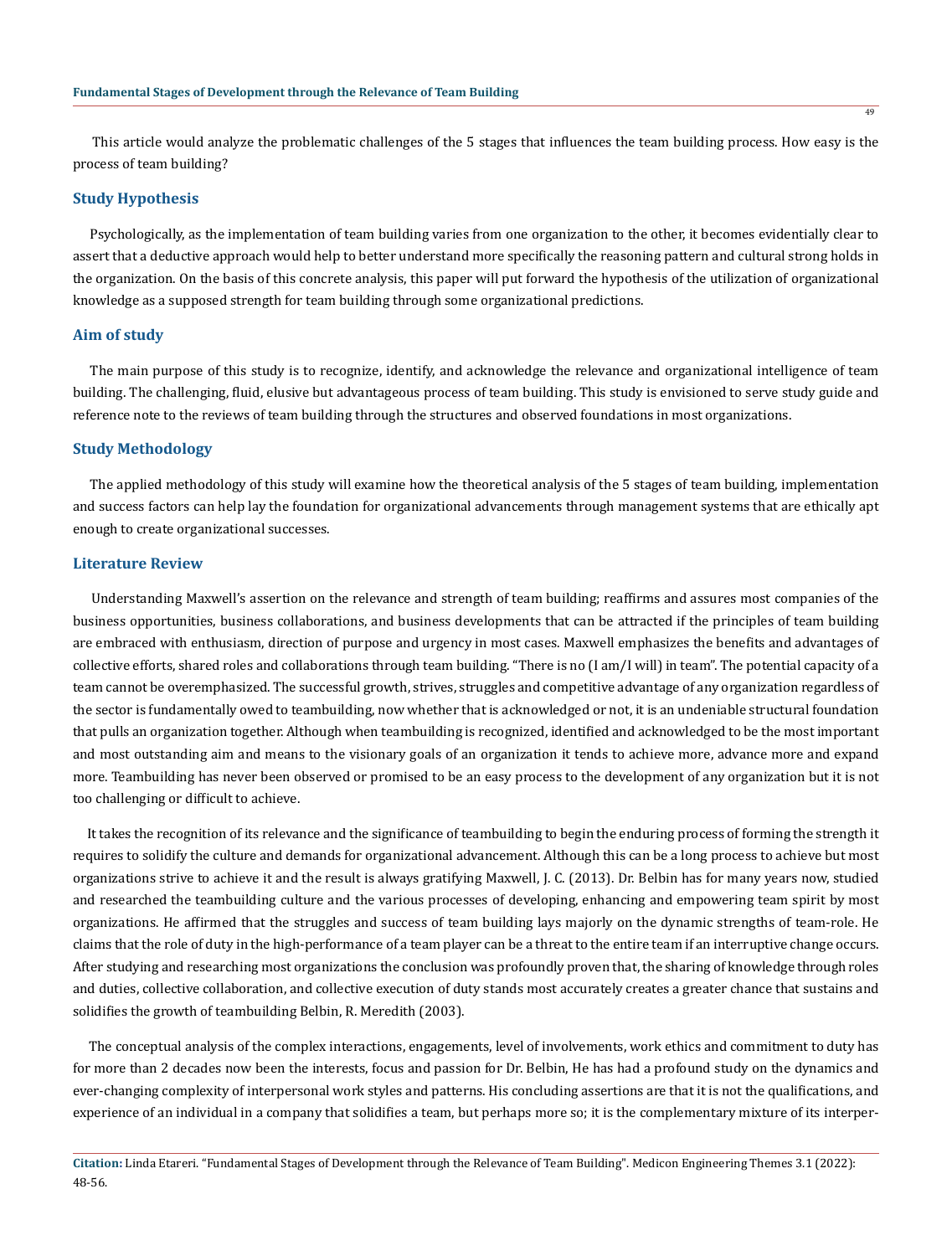sonal styles patterns and approach to work through the execution of tasks and responsibilities Belbin, R. Meredith (1996).

### **Team building**

 Team building is the act of converting a team of individual contributing workers into a cohesive team. However, team building is a structured act planned to enhance or advance working relationships and team performance like issue solving, decision-making and dispute resolution that allows the team to defeat any obstacles hindering the objectives or progress of the organization. A team is a group of individuals arranged to work jointly, interdependently and collectively to achieve the needs of their clients by fulfilling their motives and objectives.

 A team is formed when people with identical values, personalities and interest come together to work for a general course or goal. Everyone imparts in the same manner and carries out their part to the best of their ability in order to accomplish the organization's objectives and motives. Team members aspire to reach the prospects of others and fortuitously acquire the designated duties. No team performs well except and until everyone in the team is attention orientated and committed. Working together towards a general objective in an organized and collective fashion results in efficiency.

### **Stages of Team Development**

 Team development is the act of learning to work jointly and successfully. Study has revealed that team members undergo categorical stages during development. Bruce Tuckman a Psychologist in 1965 mentioned that teams encounter five phases of development such as forming, storming, norming, performing and adjourning. These five stages begin at the time that a team initially meet up until the conclusion of the event. Bruce Wayne Tuckman first developed the first four stages of development and published them in 1965. His study named "Tuckman's Stage" was formed on studies he carried out on team vitality. He was of the notion that for a team to improve to the level of performing proficiently together and yielding increased valuable outcomes, these stages of development must be upheld. Tuckman together with Mary Ann Jensen in 1977, included a fifth stage to the popularly known four stages of development and it was named "Adjourning". At the Adjourning stage, the process towards teambuilding indicated that the team is finishing up the recent task and will be connecting other teams and moving on to other future jobs.

Team advancement through the five stages is shown in the following diagram.



### **Citation:** Linda Etareri. "Fundamental Stages of Development through the Relevance of Team Building". Medicon Engineering Themes 3.1 (2022): 48-56.

 $\overline{50}$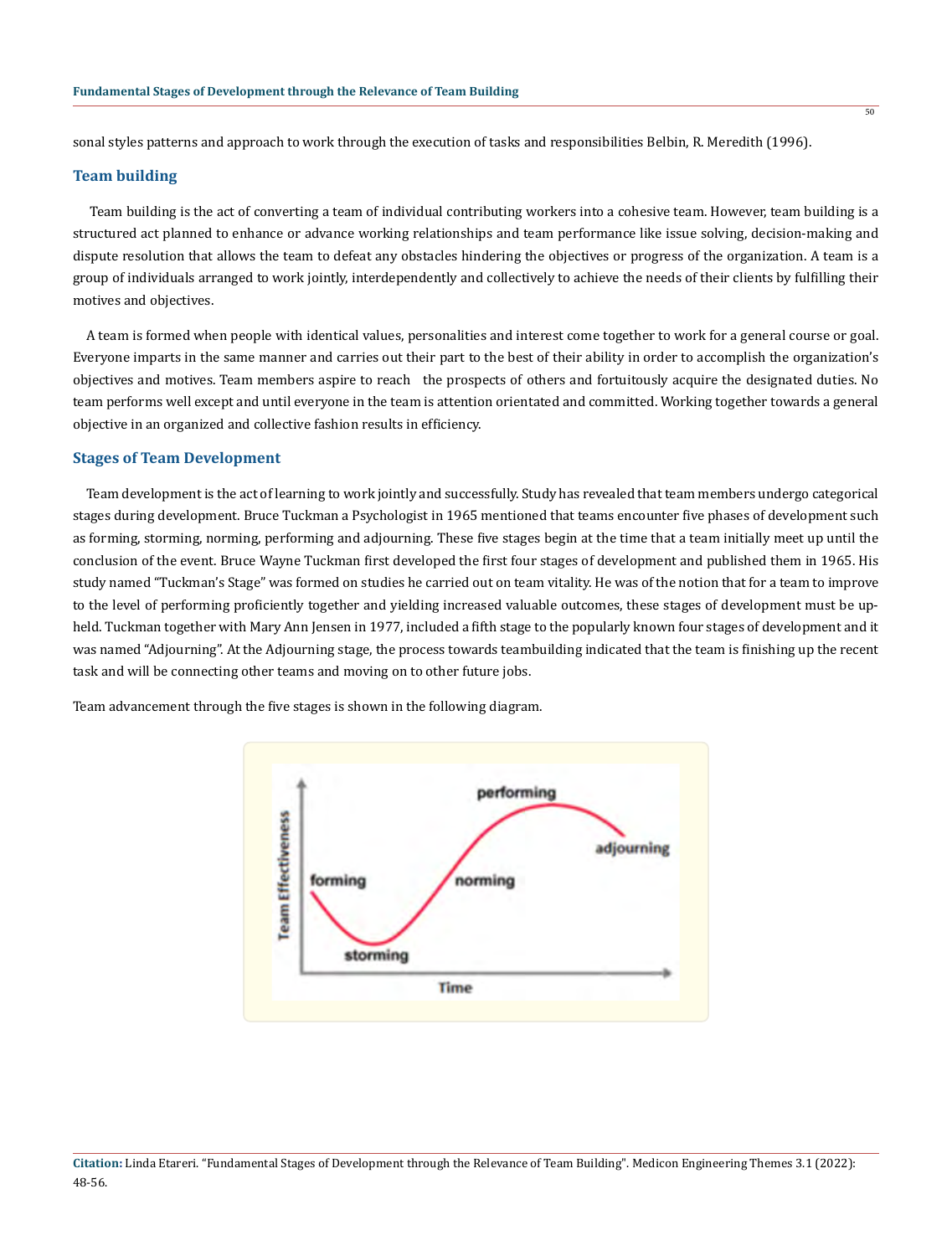Almost all high functioning team members undergo the five stages of team development. It is indeed an incredibly rewarding and gratifying process from endurance to see how most previously striving organizations are now excelling as a result of teambuilding.

# **The five stages of team development**

# *Stage 1: Forming*

 The "forming" stage happens when the team initially meets each other. In this first meeting, introduction of each team member is made. In this stage, the team has just been presented and everybody is really respectful and nice. At the beginning, most are eager to begin new things and get to meet the other team members. This stage is very akin to orientation day for fresh students in the university or new employees on the job.

 The team members disclose information about themselves, values and experience and then create understanding of each other. They receive explanation on the tasks they will be performing, deliberate on the aims and motives of the task and begin to ponder on the duties they will discharge on the teamwork.

 Although in this formative phrase of the relationship amongst workers they may not have started working on the task, but they are seriously reasoning with each other and planning ways or how they will work jointly. During this first stage, it is paramount for the team leader to be very explicit about the objective of the team and provide straight forward instructions concerning the task.

### *Stage 2: Storming*

 As the team starts functioning jointly, they proceed into the "storming" stage. This stage is inevitable; all team members particularly a new member who has never worked jointly prior to, undergo this part of growth as a team. In this stage, there is competition as the team members compete with each other for placement and confirmation of their notions. They have divers ideas on what should be performed and how it should be performed which results in dispute within the team. As they advance through this stage, with the direction of the team leader, they learn how to resolve issues collectively, work equally as an independent and united team and satisfy duties and responsibilities within the team. This is considered a tough stage to undergo for team members who do not like dispute.

 The team leader is required to be skillful at assisting the team during this stage to ensure that the team members learn to pay attention to each other and accept their variations and ideas. This involves preventing a team member from dominating all communications or activities in the team. The team leader is required to train some team members to be confident while the others are trained to be excellent and attentive listeners. The storming stage is the hardest and faultfinding stage to undergo. It is a phase distinct for dispute and rivalry as members display their characters. The functionality of the teams is seen to reduce in this stage since time and effort is devoted into unnecessary tasks. To successfully pass through this stage, members should work to conquer impediments and embrace individual variations as failure to resolve disputes can cause long lasting issues.

### *Stage 3: Norming*

 Slowly, the team members proceed to the norming stage. It is at this stage that individuals begin to reconcile their disputes, recognize co-workers' ability and regard the power of the leader. Since the teams are now well acquainted, they can start mingling and ready to ask one another for assistance and offer positive results. The members form a good dedication to the objectives of the team and begin to make good improvement about it. There is usually a delayed extension between storming and norming since as novel projects surface, the team may deteriorate back into a personality from the storming stage. As the team progresses into the "norming" stage, they start to function more proficiently as a team. They are no longer moved by their individual motives, instead are concerned by establishing a way of functioning jointly.

 In this stage, the team leader may not be as engaged in decision making and solving issues because the team members are functioning well jointly and they can discharge more duties in these areas. However, periodically, the team leader may show up to assist if the team is trapped on any matter.

**Citation:** Linda Etareri. "Fundamental Stages of Development through the Relevance of Team Building". Medicon Engineering Themes 3.1 (2022): 48-56.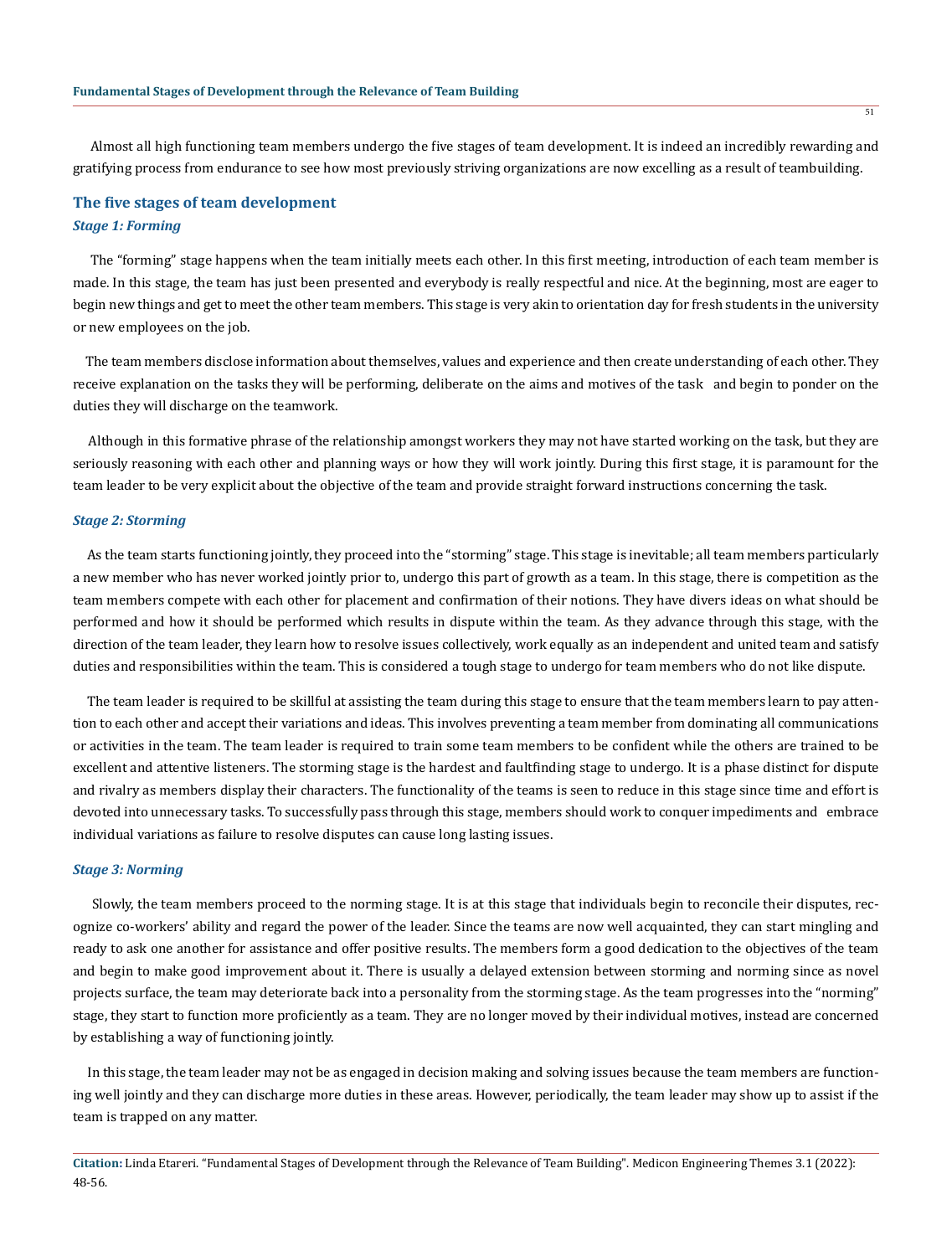A successful attempt to move through the storming stage denotes that a team has explicated its motives and plans for acquiring its objectives. Then the team changes to a stage centered on establishing divided up values about how team members will function jointly. Team accomplishment increases this norming stage as members learn to collaborate and commence focusing on team objectives However, the peace and harmony is uncertain, and if conflict arises the team can revert back into storming.

### *Stage 4: Performing*

 The team is performing at a very high level and they focus on accomplishing their objectives as a team. The team has reached the point where they all know themselves well enough to trust, obey and depend on each other. Some teamwork participation ends at the Stage 3 (Norming) as not all team members make it to the performing stage. The greatly functioning team performs in the absence of faults, as the members have become dependent and believing of each other. The team is exceedingly encouraged to get the work executed. They can make engage in decisions making and resolve issues fast and well. If they clash, the team members can work through it and arrive at an agreement without disturbing the job of the team.

 During this stage, the team leader does not partake in decision making, solving of issues or other related acts including the daily job of the team. The team members function well as a team and do not involve in the faults that are inherent in the other stages. The team leader will continually supervise the advancement of the team and appreciate significant accomplishments within the team as the leader continues to perform in togetherness. Although at this stage, there is tendency for the team to regress back to another stage like the storming stage if a new member joins the team or an old member starts to work independently.

# *Stage 5: Adjourning*

 In this last stage of adjourning, the project is approaching conclusion and the team members are moving off into diverse directions. This stage views the team from the angle of the success of the team instead of from the angle of directing the team through the initial four stages of team development.

 The team leader endeavors to create time to appreciate the progress of the team project and adopts some good exercises that can be used in future. At this stage, the team is offered the opportunity to express farewell greetings and well wishes to each other in their next pursuits in life. It is of certainty that any group that made it to Stage 4: Performing stage will stay in touch with each other as they have become a much unified team and there will be feelings of unhappiness as they disconnect and move on to other tasks unaccompanied. Majority of the teams' objectives are achieved at this stage and attention is on concluding the last tasks and recording attainments and outcomes. Team members could be re-appointed to other teams as the tasks of the initial teams reduces. In a situation where the team has continuous tasks, members could be replaced by new members and the team can return back to a forming or storming stage to redo the development stages.

### *Team roles-Belbin Team Roles*

 A well-known team role study was recommended by Belbin in 1981. Belbin thinks that each of us hold a form of behavior that qualifies one person's personality in relationship to another in assisting the advancement of a team. R. Meredith Belbin introduced the nine-team roles from a research performed at Henley Management College. He came up with the team roles after viewing the personalities of individuals within a team. The team roles comprise of three categories: Action-oriented roles, People-oriented roles and Thought-oriented roles. Teams formed on the grounds of Belbin's categories are proficient in accomplishing their goals since there are no absent characteristics in the team.

 Belbin's team roles are Shaper, Implementer, Completer or Finisher, Coordinator, Team worker, Resource investigator, Monitor-evaluator, Specialist roles and Plants.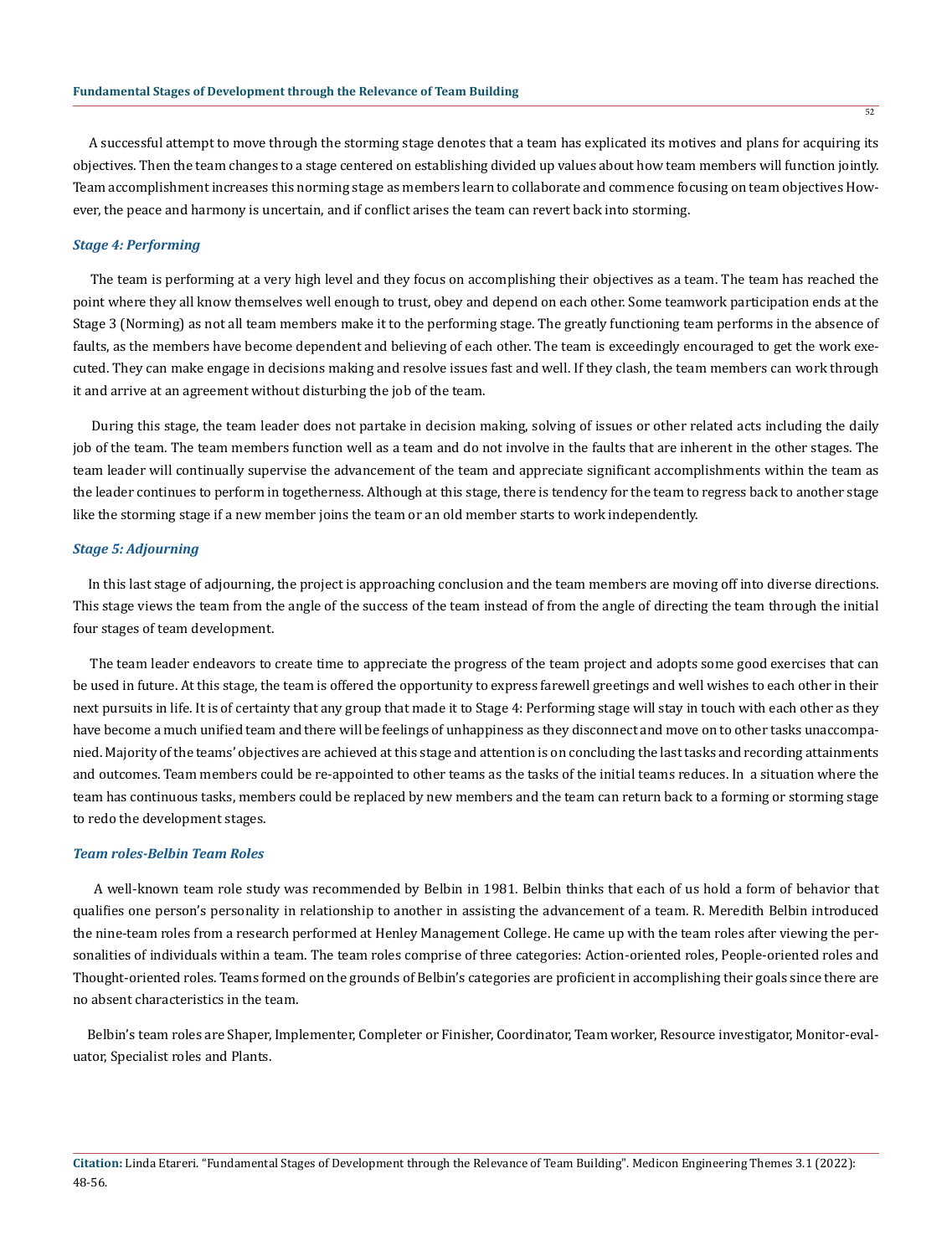### *Action-oriented Role: Shaper*

 The shapers' role is performed by people who are vigorous and appreciate oppositions in a team. Instead of calling it quit when faced with oppositions, the shapers retain a constructive rational personality and seek to achieve a way to conquer the opposition affecting the team. They are extroverted with excellent interpersonal conservational qualities and act on encouraging other members of the team.

### *Action-oriented Role: Implementer*

 The Implementers literally gets thing done in the team. They are experimental, proficient and orderly. They help change the notions and theory into substantial plans. The implementers are relatively inflexible and slow in embracing adjustment due to their conventional quality.

### *Action-oriented Role: Completer/ Finisher*

 The completers/finishers have consideration for specifics. In the team, they are addressed as the perfectionists since they usually find the faults and make sure that the team complies with due dates. They are tidy, nervous and concerned with the smallest form of an issue. Finishers are not big fans of delegating tasks, they prefer to be overburden with work than to delegate or assign their tasks to others in the team.

# *People-oriented Role: Coordinator*

 The Coordinators are known for obtaining conventional roles. They are fully fledged, positive and good attentive listeners. They are very good at delegating or assigning roles, but they could be cunning in the process of instructing the team about their objectives. Actually, they may over delegate assignments and assign nothing to themselves.

#### *People-oriented Role: Team Worker*

 Team workers make sure that the team stays in unity. They work on settling disputes facing the growth of the team. They are very protective of the team members and well known within the team. Team workers rarely get involved in decision making because they hate to be sentimental instead they prioritize togetherness above decision making roles. They assist the team to stick together by using their diversity to recognize the task needed and execute it for the benefit of the team. Team workers are harmonious and insightful.

## *People-Oriented Role: Resource Investigator*

 Resource investigators are curious minded, keen and have great skills of pulling out of obstacles. Team members can easily associate with them because they are extroverts. Resource investigators establish external contacts and bargain for the team's course through their networking masteries. They think fast and are great at obtaining knowledge from people.

### **Thought-oriented Role: Monitor-Evaluator**

 Monitor-Evaluator are the judgmental thinkers in the team as they are more thoughtful and meticulous in character. They prefer to engage in express analysis of any matter instead of involving in decision-making. Monitor-evaluators do not possess the zeal to encourage the other team members and are known to lag behind in decision making roles.

### *Thought-oriented Role: Specialist*

 Specialists are workers that are expertise or skillful in a certain area. Their input to team work is restricted to their area of mastery. Their focus is to support the worth of their profession. They have less regard for the skills of others because they are so content with their mastery and that makes them. They are seen to be very relevant in the team because of their versed knowledge.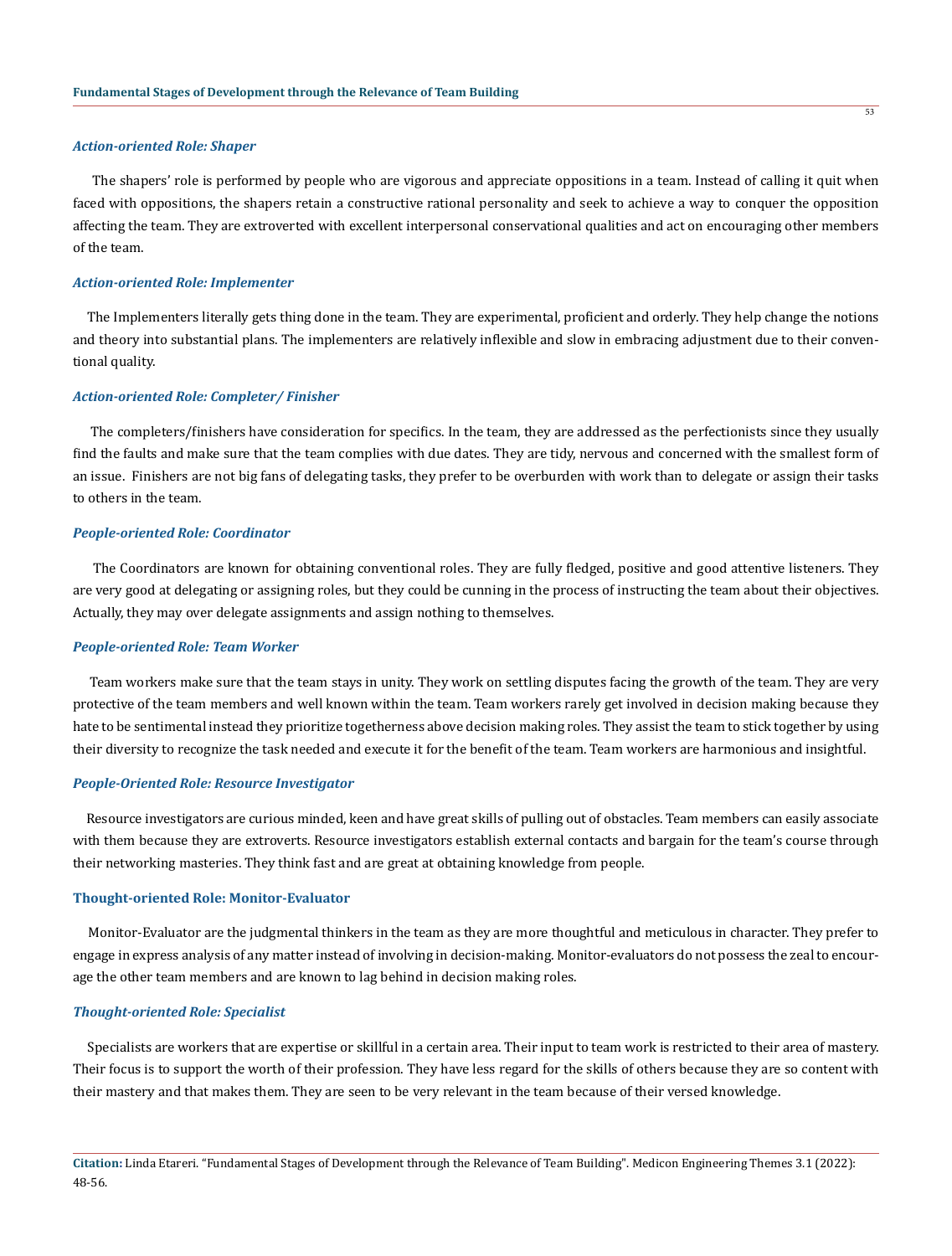#### *Thought-oriented Role: Plants*

 Plants are the inventive members of the team. They come up with actual means and notions that assist the team in problem solving or combating obstacles. Plants are introverted in character and have imperfect communication skills. They enjoy working independently. They approve of compliments but hate unfavorable reproofs.

# **The Laws of teamwork**

 Teamwork is important to every society - in families, companies, workplaces, social gathering and even sports, people form teams. Since teams are a group of individuals, the leader's role is to implement the right elements or "laws" to make a team perform steadily well. These laws depend on the leader's insight, because the leader gathers the team. In The 17 Indisputable Laws of Teamwork, Maxwell presents the key concepts of team building that are important for success in businesses, families, churches, or organizations. The 17 laws are listed below and discussed afterwards:

### *The Law of Significance*

 A team can do more than an individual as one is too small a number to achieve greatness. A person working independently rarely accomplishes anything of great significance. There is power in working together as a team of people.

# *The Law of the Big Picture*

 The objective is more relevant than the duty. Team members must be ready to lower their roles and individual agendas to assist the team vision. In seeing the big picture, excellently communicating the vision to the team, proffering the required resources, and employing the right people, leaders can establish a more unified team. Once the big picture is seen correctly, the team is served faster.

# *The Law of the Niche*

 All members have a place where they contribute the most value. Ideally, when the right team member is in the right place, everyone is at advantage. In order to place people in their proper places and completely utilize their talents and maximize potential, you need to know your players and the team situation. Tremendous things occur when all members on the team take the role that bumps up their potentials.

# *The Law of the Chain*

 The potentials of the team is affected by its weakest member. Any team is dependent on its weakest member. That was the occurrence in the Exxon Valdez tanker that went ashore off Alaska on March 24, 1989. As a result of that, oil spill became the most costly ecological calamity in U.S. history and cost Exxon its good position and about \$3.6 billion. Officials discovered that the calamity was the wrongdoing of the ship's captain.

### *The Law of the Catalyst*

 Winning teams have members who make things happen. These are the catalysts, or the get up and get it done people who are inborn talkers, zealous, gifted and skillful. These are people who take up the motivation to work, are accountable, kind and prominent.

### *The Law of Accountability*

 Team members should be able to rely on each other when the need arises. The expression for accountability is members don't work for each other; they work with each other to concentrate on a general course.

### *The Law of Communication*

Communication is very vital in any organization or gathering. Conversation supplies activities in the team. Successful teams have

**Citation:** Linda Etareri. "Fundamental Stages of Development through the Relevance of Team Building". Medicon Engineering Themes 3.1 (2022): 48-56.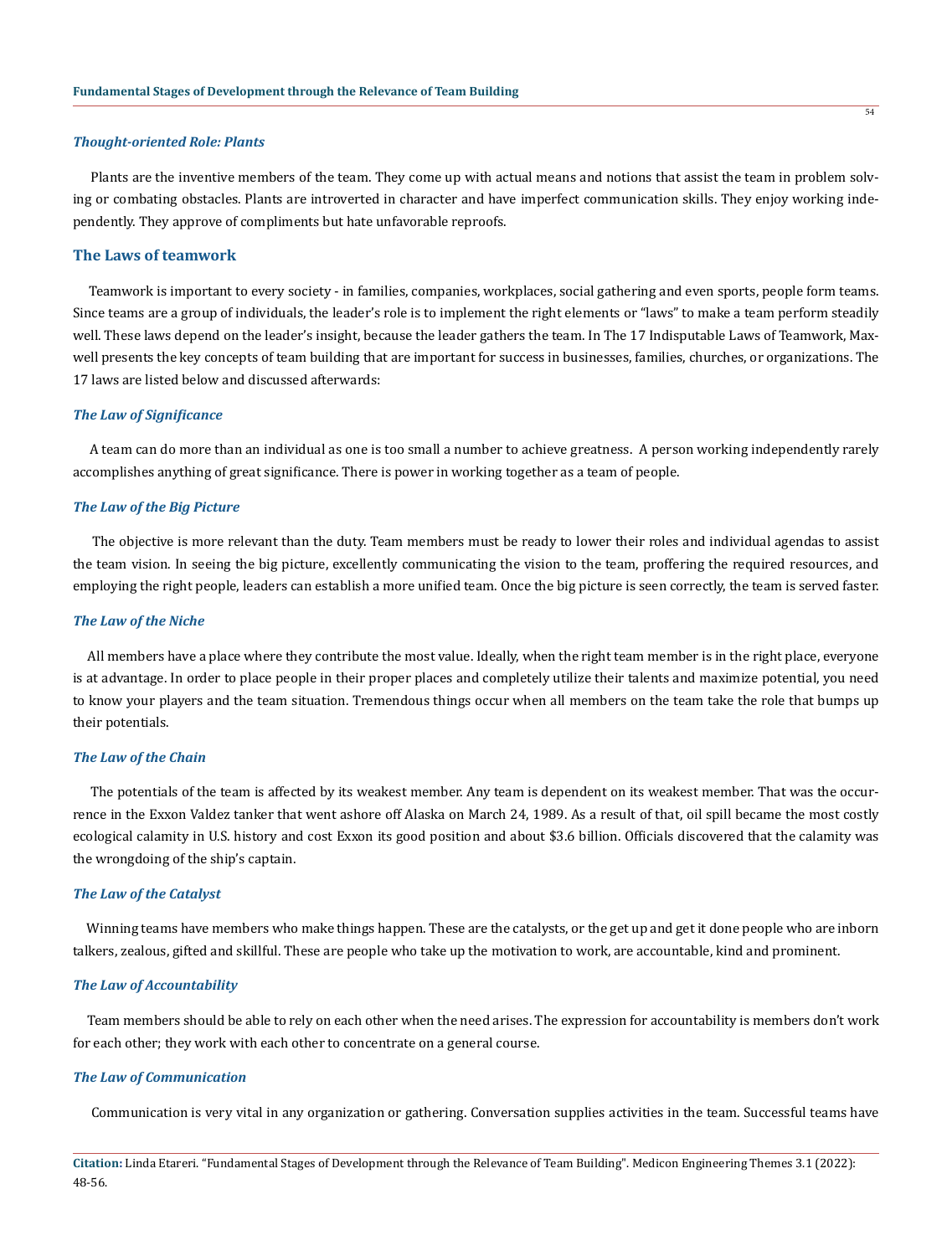team members who are always communicating and listening to each other. From leader to team members, team members to leader, and among team members, there should be stability, transparency and respect. Communication enhances togetherness.

# *The Law of Mount Everest*

 When opposition increase, the need for teamwork grows. Concentration on the team and the vision should take care of itself. The right time to build a team is before opposition arises.

### *The Law of the Compass*

A team that accepts a vision becomes attentive, zealous, and positive. The team is aware of its mission and does not deviate.

# *The Law of the Bad Apple*

 Bad personalities can mess up a team. Personality is vital for modeling the team's attitude. There is need for constant self-evaluation which starts with individual team members before examining the entire team.

### *The Law of the Price Tag*

 The team is not successful in attaining its potential when it defaults in paying the price. Sacrifice, time dedication, personal growth, and self-denying are parts of the price they must pay for the progress of the team. The fact is that every member must pay this pay and continue to pay this price by placing the needs of the team above personal desires.

### *The Law of the Scoreboard*

 When the team is aware of it position, it can make improvements. The scoreboard is relevant for examining performance at any point and it is important for decision-making. Successful teams continue to changes to better themselves and their placement. The team learns from the scorecard what is happening.

### *The Law of the Bench*

 The bench is very relevant .Significant teams have significant insight. A team that desires to succeed must have good replacement and starters. Majority of successful people started as learners on the bench. Good leaders watch out for up rising stars. The victory of a supportive member can increase the victory of a starter. There are more members on the bench than there are starters. Disregarding majority of the team results in failure for the entire team.

# *The Law of Identity*

 Shared standards describes the team. The number of members needed will be determined by the kind of standard in place. . When everybody accepts the same standard, team members get linked to one another and to the team. Shared values define the team. Organizational standards impact and direct the team's attitude. Shared standards act like glue to hold people together during tough period. It is like a foundation that makes things steady and a ruler that measures functionality.

### *The Law of the Edge*

 Leadership stands as the difference between two skilled team members. A good leader can bring success to the team, bring standard, work culture and insight in the work environment. The leader can uplift the team by delegating assignments and power to perform vital assignments. They train team members to act their best at every given time. Leaders are required to learn fast and assist the members in learning. The more leaders a team establishes, the higher the edge from leadership.